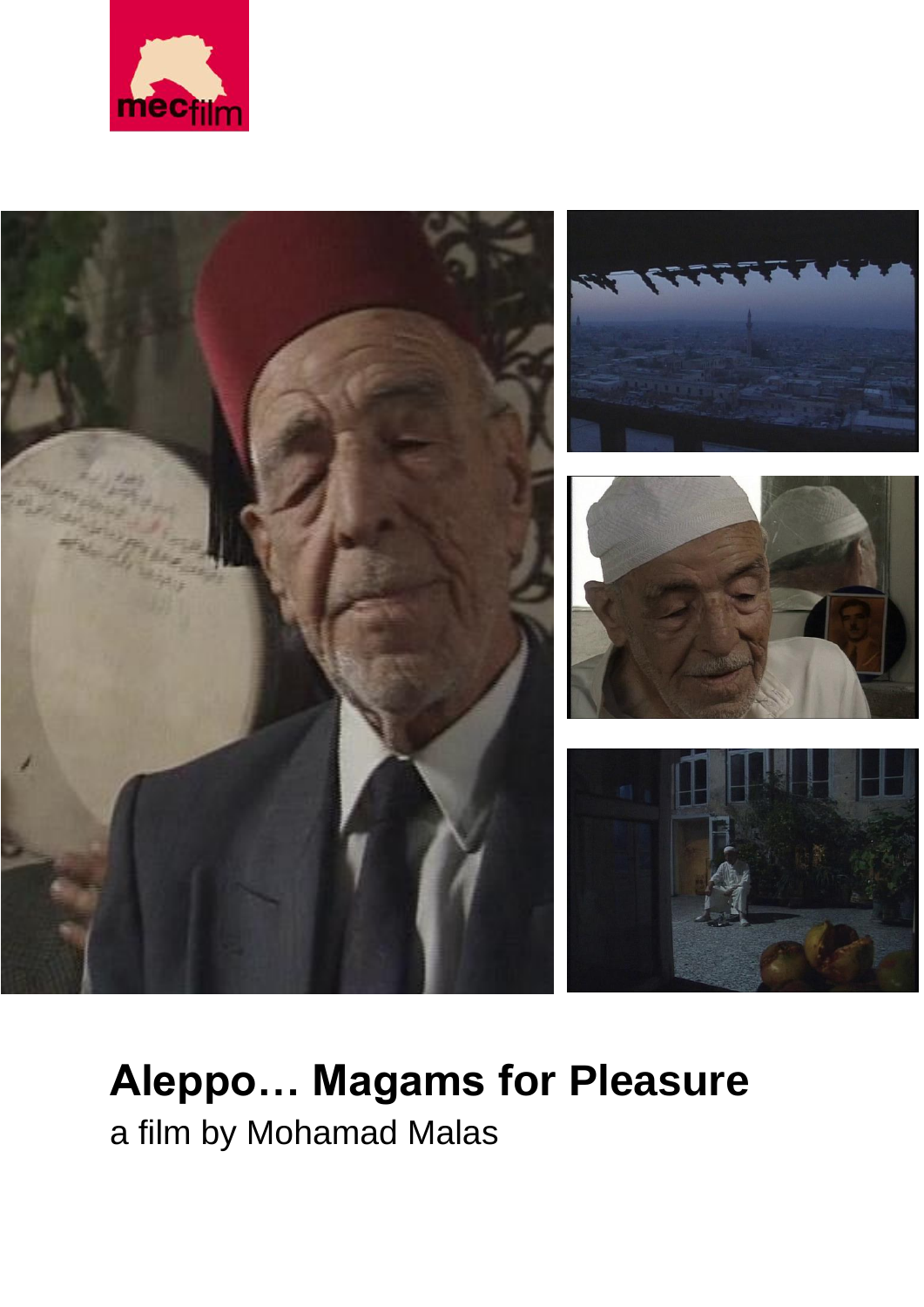

# **Aleppo, Magams for Pleasure (Halab... Magamat al-Masra)**  حـلب ... مـقامـات الم ّسرة

## **Content**

Sheik Sabri Mudallal (83 years) is the last of the Masters of Tarab reciting in Aleppo. The troupe (turath) he established is considered an oriental orchestra that maintains originality and purity, as far as singing, music processing and used instruments, are concerned.

According to Mudallal this kind of singing expresses the loyalty to the traditions of singing and the preserving of the classical school of Aleppo which is one of the main schools in oriental music. Although the education was based on religious reciting, many masters have revived and developed its basics in the beginning of this century, among them were, Sheik Ali Darwish, Omar Al Batch and Bakri Al Kurdi. Sheik Sabri Mudallal, a disciple of these masters, remains the witness and the keeper of this school. His memory and experience are a historical reference to all his predecessors.

## **Credits**

documentary, Syria 1999, 52 min, Arabic with English subtitles

| Director & Author | <b>Mohamad Malas</b>                            |
|-------------------|-------------------------------------------------|
| Photography       | <b>Yussef Ben Yussef</b>                        |
| Editor            | Qais Al Zubeidi                                 |
| Production        | Suedi Film, Abu Dhabi; AMIP, Paris - France     |
|                   | Executive Producer Dunia Film, Damascus - Syria |

#### **Film-maker Mohamad Malas**

Mohamad Malas was born in 1945 in Quneitra on the Golan Heights. He is a prominent Syrian filmmaker whose films garnered him international recognition. Malas is among the first auteur filmmakers in Syrian cinema.

Malas worked as a school teacher between 1965 and 1968 before moving to Moscow to study filmmaking at the Gerasimov Institute of Cinematography (VGIK). During his time at VGIK he directed several short films. After his return to Syria Malas started working at the Syrian Television. There he produced several short films including Quneitra 74, in 1974 and al-Zhakira (The Memory) in 1975.

Along with Omar Amiralay he co-founded the Damascus Cinema Club.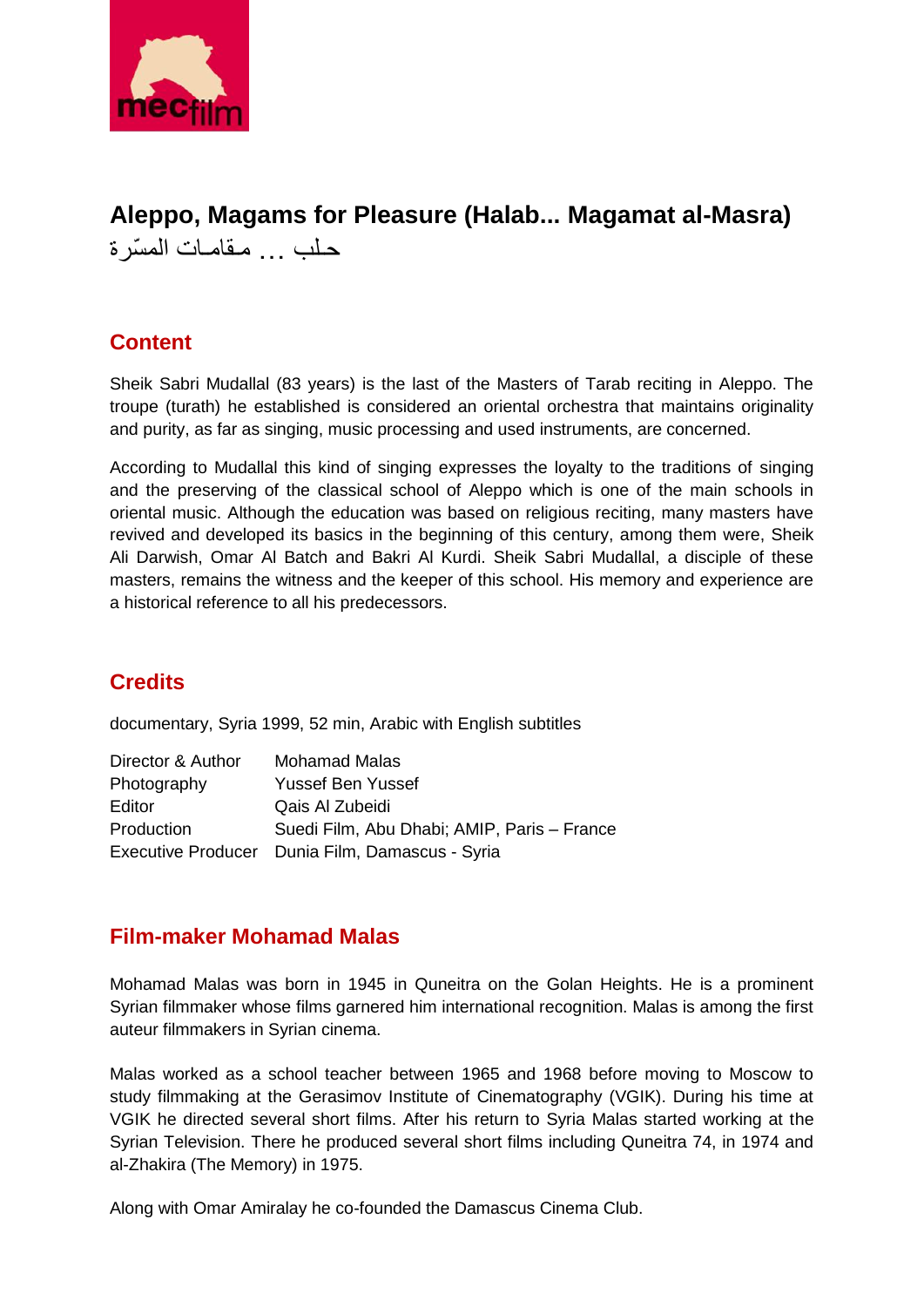

Between 1980 and 1981 Malas shot the documentary, al-Manam (The Dream), about the Palestinians living in the refugee camps in Lebanon during the civil war.

He directed his first feature film, Ahlam al-Madina (Dreams of the City), in 1983. The autobiographical coming-of-age film received the first prize both at the Valencia and the Carthage Film Festivals.

In 1995 Malas, on the occasion of the 100th anniversary of cinema, shot with Omar Amiralay Nur wa Zilal a documentary film about Nazih Shahbandar whom he described as Syria's first filmmaker. The film was banned by Syrian authorities and could only be screened one time in 1993 at the American Cultural Center in Damascus.

Malas's second feature film, al-Lail (The Night), was realized in 1992. The autobiographical film is set in Quneitra in the years between 1936 and the Arab–Israeli War of 1948. It forms, along with Ahlam al-Madina, the first and second parts of a yet unfinished trilogy. Both films were shown at Berlinale's Forum section. Al-Lail received international recognition and won first prize at the 1992 Carthage Film Festival. However, the film was banned in Syria until 1996. In 2013 Ahlam al-Medina was among the top 10 of the "100 Greatest Arab Films List", which film professionals from the Arab World and associates of Dubai International Film Festival voted for.

Another collaboration between Malas and Omar Amiralay is the 1996 documentary film Moudaress about the Syrian pioneer painter Fateh Moudarres.

Bab al-Makam (Passion), released in 2005, was Malas's third feature film, it won the Special Jury Award at the Marrakech International Film Festival. Sullam Ila Dimashq (Ladder to Damascus), released in 2013, premiered at the 2013 Toronto International Film Festival and was screened in more than 50 festivals since.

Mohamad Malas' 1991 book "The Dream. A Diary of the Film" was translated into English and published by the American University of Cairo Press in 2016. A monograph on Mohamad Malas will be published at Palgrave MacMillan by the end of 2017.

#### **About Sheikh Sabri Mudallal**

Sabri Mudallal: The Modest Sufi Passes The Torch - by Sami Asmar for Turath.org

The Syrian region of Aleppo, which has traditionally produced numerous talented singers and musicians, lost one of its best on 20 August 2006 with the death of Sabri Mudallal (other forms: Moudallal or al-Mudallal) who, for a long time, was little known outside the city limits. Born in 1918, Mudallal was an accomplished singer with wonderful warmth in his voice and personality and was considered one of the few remaining old-school artists. His uniqueness, however, goes beyond the generational difference; he was one of the few singers to capably straddle two apparently-incompatible worlds: religious chanting and secular singing. This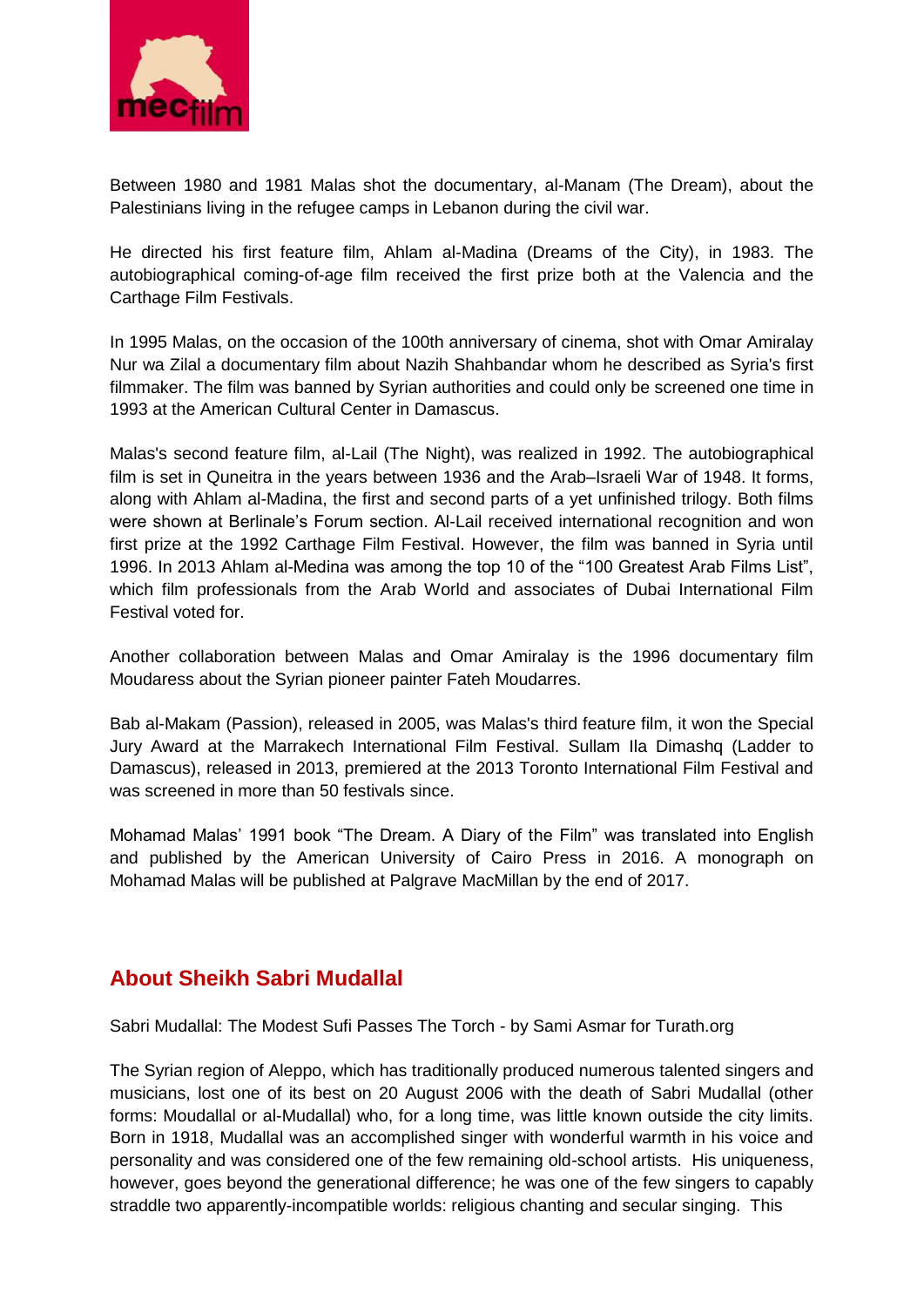

Shaykh of Tarab was indeed conflicted between these two worlds for a period of his career but, in typical Sufi manner, grew comfortable in harmoniously producing his fantastically beautiful style with a large following.

As a child, Sabri Mudallal's religious father took him along to the mosque and Sufi zawiya to listen to chanting and, when it was time, trusted his education to Shaykh Ahmad al-Masri whose curriculum included Qur'ānic recitation along with grammar and handwriting. Sabri's teacher quickly discovered that the child recited the holy verse with a beautiful voice so he experimented with having him chant the call to prayer at the mosque. A large crowd answered the call on that day and complimented Shaykh Ahmad on his student, so the teacher made that one of Sabri's regular duties; this turned out to be a duty Sabri would fulfilled for the rest of his life. The religious teacher later took an unusual step, broke with tradition and started teaching Sabri singing in the secular style. Plenty of love songs of the era were based on beautiful poetry in classical Arabic and, although secular, did not offend conservative societies.

Omar al-Batsh was the period's leading singer and composer in the framework of traditional Arab music. Young Sabri was introduced to al-Batsh by Shaykh Ahmad, according to one account, or by Sabri's father, according to Muhammad Qadri Dalal's book Shaykh al-Mutribeen. Sabri sang layali, vocal improvisations on the phrase ya layl ya 'ayn, which is a common method for singers to demonstrate their skills with maqam modulations. Al-Batsh recognized the talent and accepted to take Sabri as an apprentice. He taught him music theory known as the 'ulum al-maqamat as well as singing muwashshahat, poetry in the style developed in Andalusia. He also taught him to play the 'ud as well as the daff, a percussion instrument fundamental to the Sufi mystic tradition.

After a period of training, Mudallal was judged ready to face the public and his education transitioned from lessons to field work. He accompanied al-Batsh to public performances and opened for him with short songs, then longer songs, until he became the star of the shows as al-Batsh was happy to retire and manage the business. The city of Aleppo had a new star.

After WWII, the French gave Aleppo its own radio station. Omar al-Batsh arranged for Sabri to meet the station's director to apply for work. After a short audition, the director hired Mudallal on the station's staff to perform on a weekly radio program. Each singer on the staff was very motivated to perform his best every time; they knew the Aleppo listeners were very critical of anybody who did not handle their traditional music with the utmost respect. Sabri excelled especially because he was willing to learn from and collaborate with other artists such as Ali Darwish and Bakri al-Kurdi. The latter composed the song Ib'atli Gawab (Send me a Letter, lyrics by Hussam al-Khatib) which Mudallal sang and made a huge hit; it is still a staple of the region's repertoire and sung by another great Aleppo legend Sabah Fakhri. Mudallal also composed many works himself such as the religious pieces Ahmad Ya Habibi and Ilahi (later recorded on the Aleppian Music Room CD). Although he was quite the improviser, he was loyal to the composer's melody and every original detail of a wasla.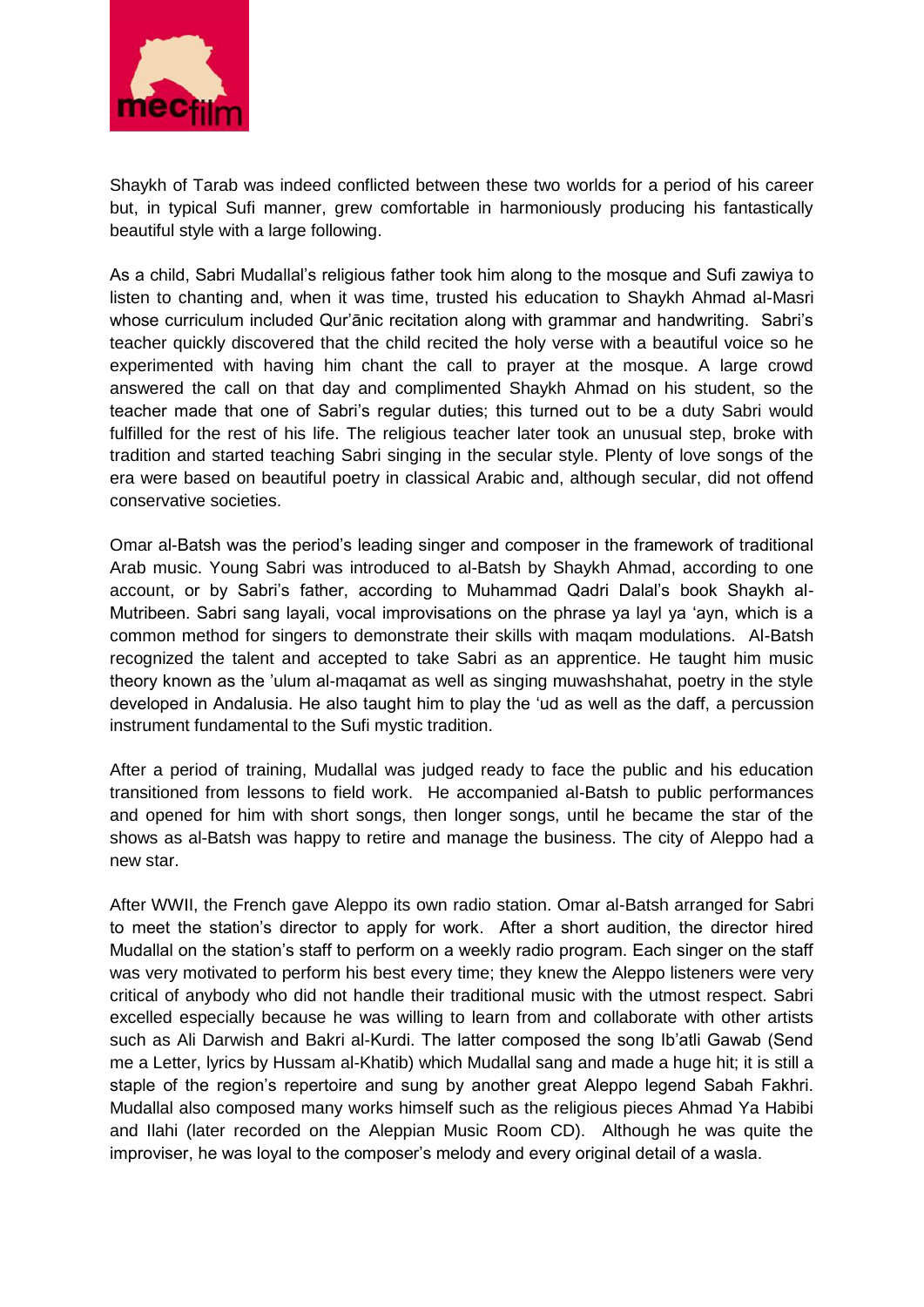

After proving himself, Sabri asked the station's director to be paid per show in addition to his fixed salary. The director claimed that only headquarters in Damascus could authorize the payment so Sabri headed to the capital with his request. At the national radio headquarters, a committee of specialists asked him to audition and he chose to sing a muwashshah and layali in maqam Rast. He got the certification he was seeking from the impressed committee but he was too modest to capitalize on that to seek stardom at a national level, although he raised his concert fees.

Sabri Mudallal's thriving career in secular music, however, encountered a hurdle when his pious father paid a surprise visit to the radio station and was shocked by the number of women working there. He objected to his son being in that environment and asked him to resign. Sabri respected his father's wishes, left his job and established a private group exclusively for religious chants. As with his previous successes, he flourished with this task as well; his group became famous and in high demand in a short period of time.

A European producer visiting Aleppo heard the group and invited them to travel to Europe. Sabri took his group to France for live performances as well as recording an album called Mu'azinnu Halab (Aleppo's Call to Prayer Chanters), in which they used the daff as the only musical instrument. That opened the door for invitations to many other countries. In 1975, Sabri added other instruments to the ensemble and further developed and fine-tuned their shows, even making it more colorful with classical local dances called Samah. He also developed his personal techniques and was said to have applied the technique of circular breathing where he would take in a breath without interrupting his singing.

His success with this group is attributed to his religious training but he probably brought some techniques of tarab from secular singing into religious chanting. It is more common to go the other way where famous artists such as Sayyied Darwish started with religious training and moved to secular music with an advantage in both proper language as well as warmer musical skills. Even Umm Kulthum and Abd al-Wahhab prided themselves on their proper pronunciation due to religious training. Sabri Mudallal, however, may be the only highcaliber singer who traveled this road both ways.

His trip to Europe was the when the world really discovered him. With new confidence he soon returned to secular singing and performed, with his trademark improvisations, to critical acclaim for a few years before retiring. But he was never like other singers; in the middle of one show, for example, he suddenly transitioned from a song into performing the adhan to the surprise and great admiration of the audience. He simply saw it befitting at the time, haunted by the Sufi mood and still blurring the line between religious and secular songs. In 1998, after over a decade in retirement, he was convinced by al-Kindi Ensemble to record the Aleppo Music Room CD along with Omar Sarmini and join them on one last tour that included the Baalbeck Festival of 2000. According to al-Kindi percussionist Adel Shams el-Din, at that age, Sabri's mastery and appreciation of the music along with the joy of performing filled his heart and soul with tarab that came through in every breath of his voice while that playful smile lit up his face.